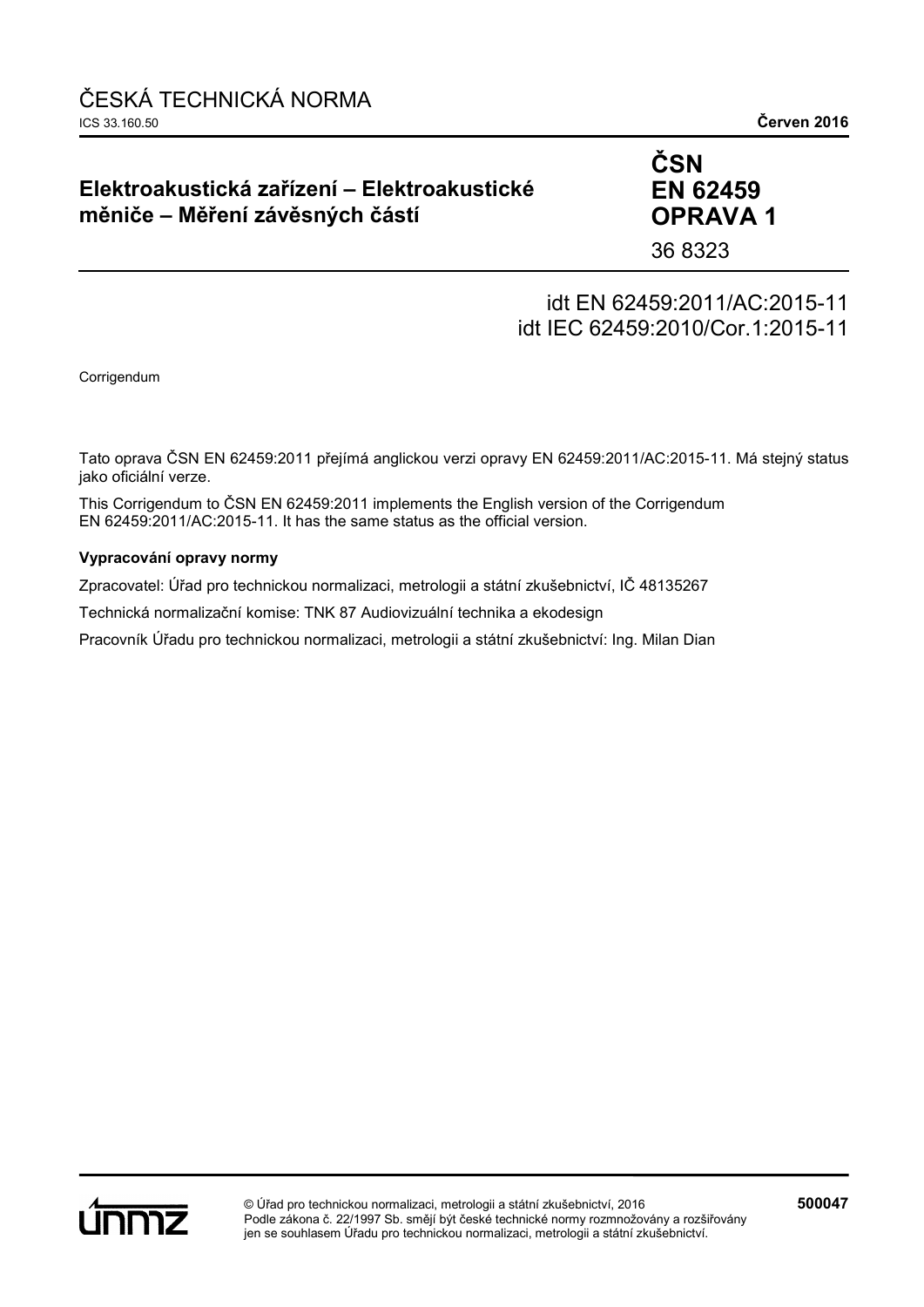ČSN EN 62459/Opr. 1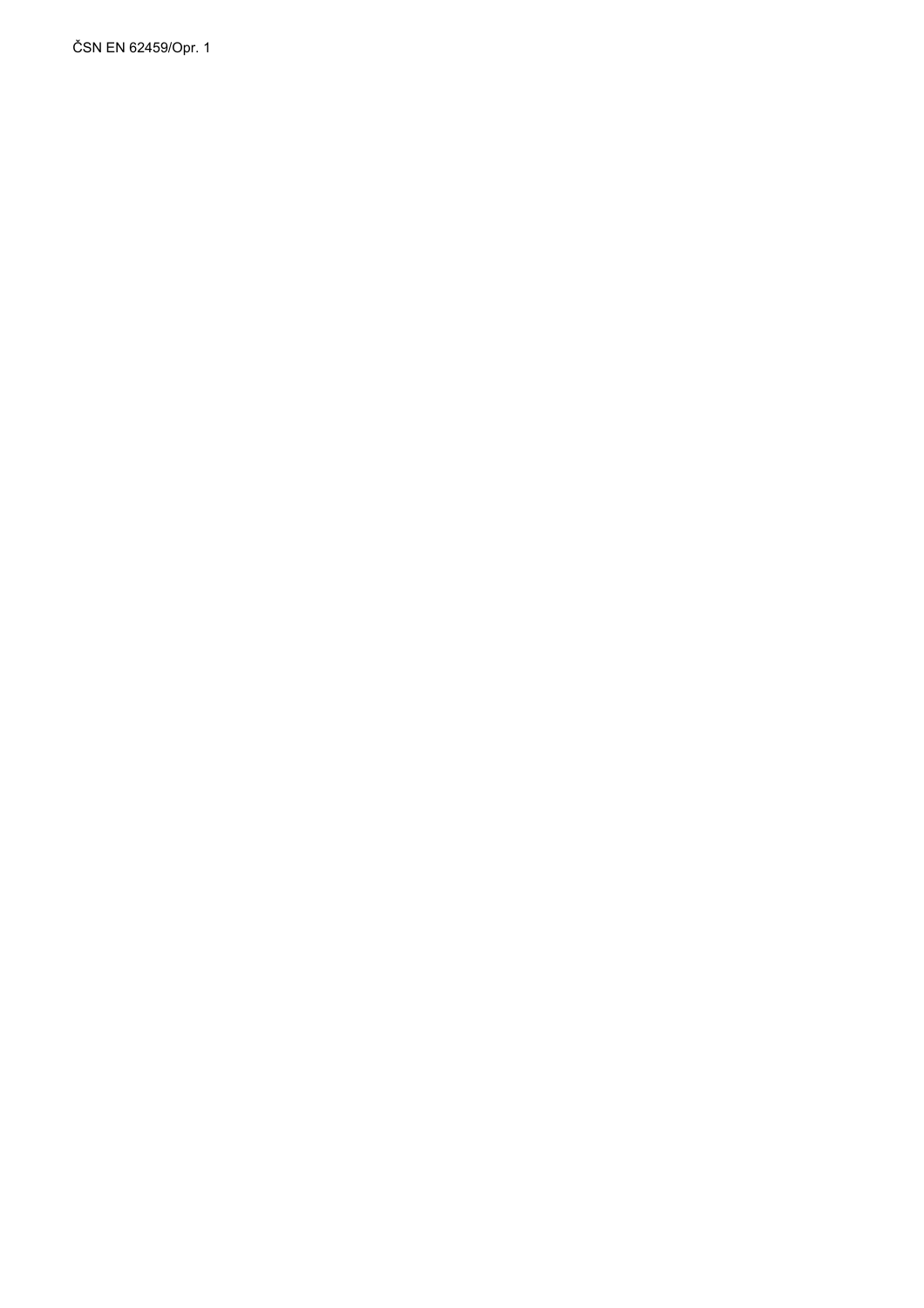# EUROPEAN STANDARD NORME EUROPÉENNE EUROPÄISCHE NORM



November 2015

ICS 33.160.50

English Version

## Sound system equipment - Electroacoustic transducers - Measurement of suspension parts (IEC 62459:2010/COR1:2015)

Equipements pour systèmes électroacoustiques - Transducteurs électroacoustiques - Mesure des pièces de suspension (IEC 62459:2010/COR1:2015)

 Elektroakustische Geräte - Elektroakustische Wandler - Messung der Aufhängungsteile (IEC 62459:2010/COR1:2015)

This corrigendum becomes effective on 27 November 2015 for incorporation in the English language version of the EN.



European Committee for Electrotechnical Standardization Comité Européen de Normalisation Electrotechnique Europäisches Komitee für Elektrotechnische Normung

**CEN-CENELEC Management Centre: Avenue Marnix 17, B-1000 Brussels** 

© 2015 CENELEC All rights of exploitation in any form and by any means reserved worldwide for CENELEC Members.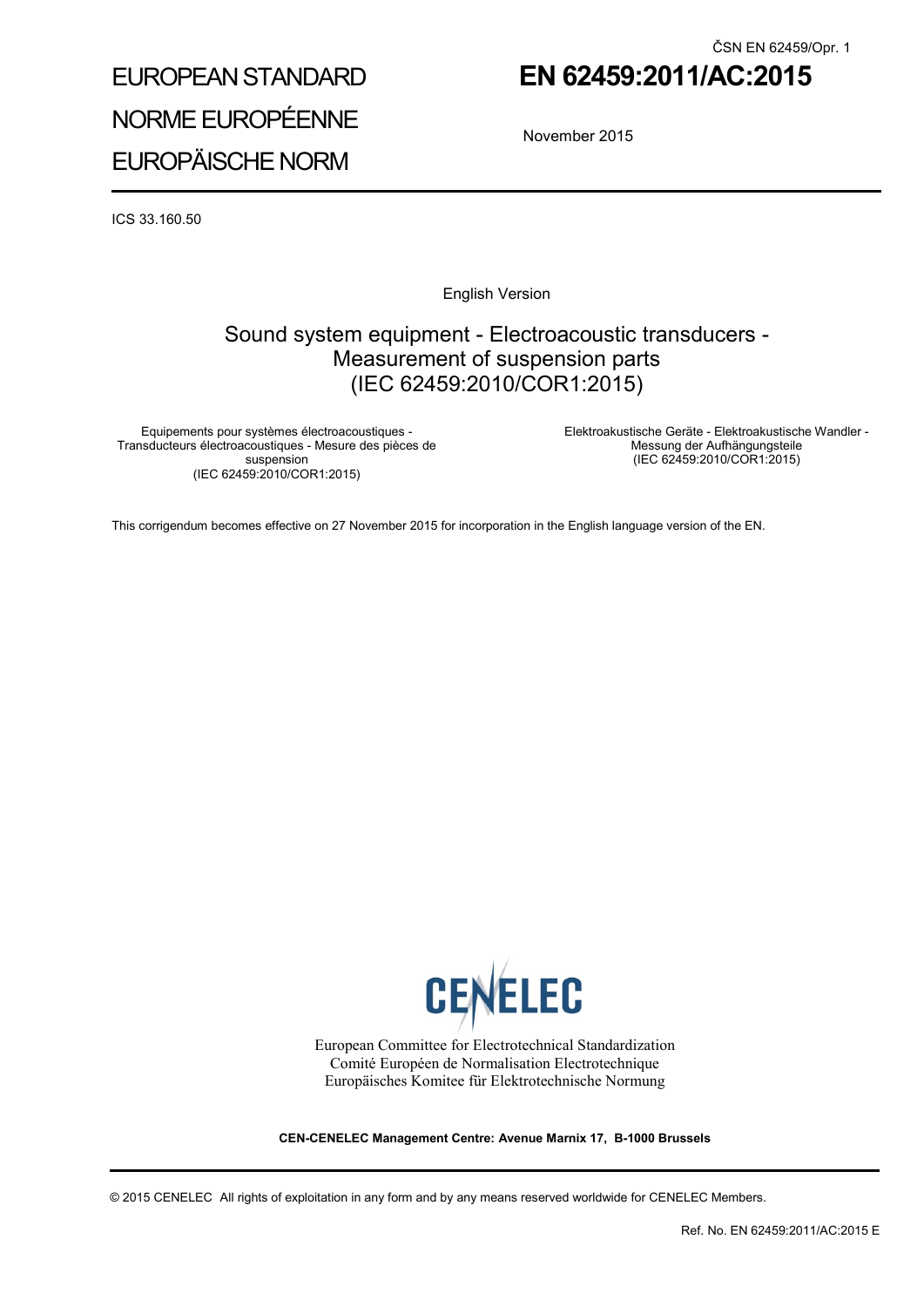EN 62459:2011/AC:2015

ČSN EN 62459/Opr. 1

## **Endorsement notice**

The text of the corrigendum IEC 62459:2010/COR1:2015 was approved by CENELEC as EN 62459:2011/AC:2015 without any modification.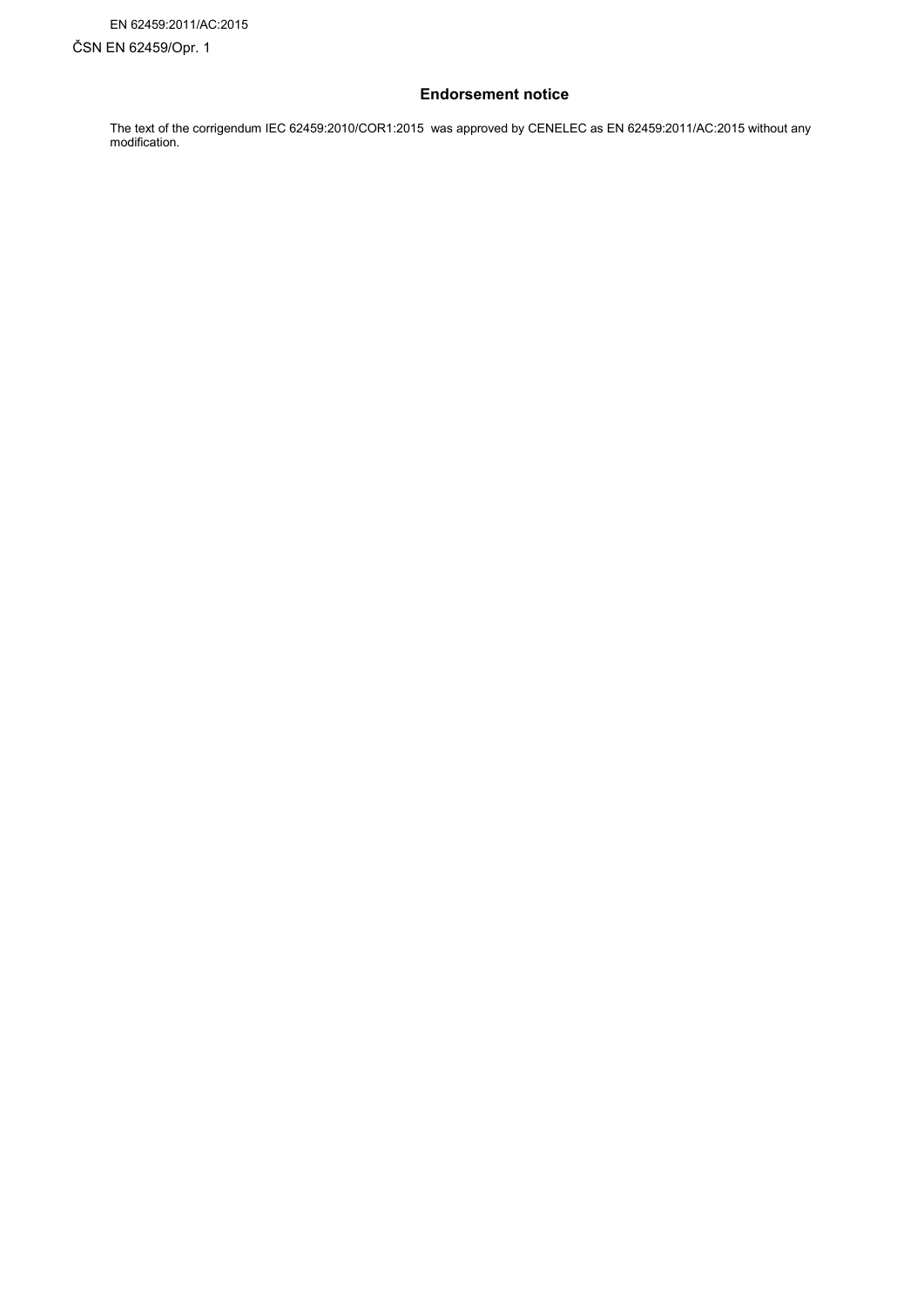## INTERNATIONAL ELECTROTECHNICAL COMMISSION

\_\_\_\_\_\_\_\_\_\_\_\_

#### **IEC 62459 Edition 1.0 2010-01**

**Sound system equipment – Electroacoustical transducers – Measurement of suspension parts**

## **CORRIGENDUM 1**

#### **3.11 lowest cone resonance frequency**

*Replace the existing Formula (7) by the following new Formula:*

$$
f_0 \approx \frac{1}{2\pi} \sqrt{\frac{K(x_{\text{off}})}{\delta m_{\text{s}}}}
$$
 (7)

#### **6.3 Incremental dynamic measurement**

#### *Replace the existing first sentence by the following:*

This technique for measuring the incremental stiffness  $K_{\text{inc}}(x_{\text{dc}})$  according to Equation (3) uses a superposition of a d.c. signal of certain magnitude (for example, constant restoring force  $F_{\text{dc}}$ generating a d.c. position *x*dc) and a small a.c. signal (e.g. restoring force *F*ac) as stimulus and measures the a.c. response of the suspension part (e.g. the a.c. part of the displacement *x*ac) under steady-state condition.

### **6.4 Full dynamic measurement**

*Replace the existing paragraph by the following:*

This technique for measuring the dynamic stiffness *K(x*ac*)* uses an a.c. signal of certain magnitude (for example, the a.c. restoring force *F*ac) and measures the a.c. response of the suspension part (for example, a displacement *x*ac).

### **9.1 Characteristic to be specified**

*Replace, in the second sentence of this paragraph,* "Equation (6)" *by* "Equation (1)".